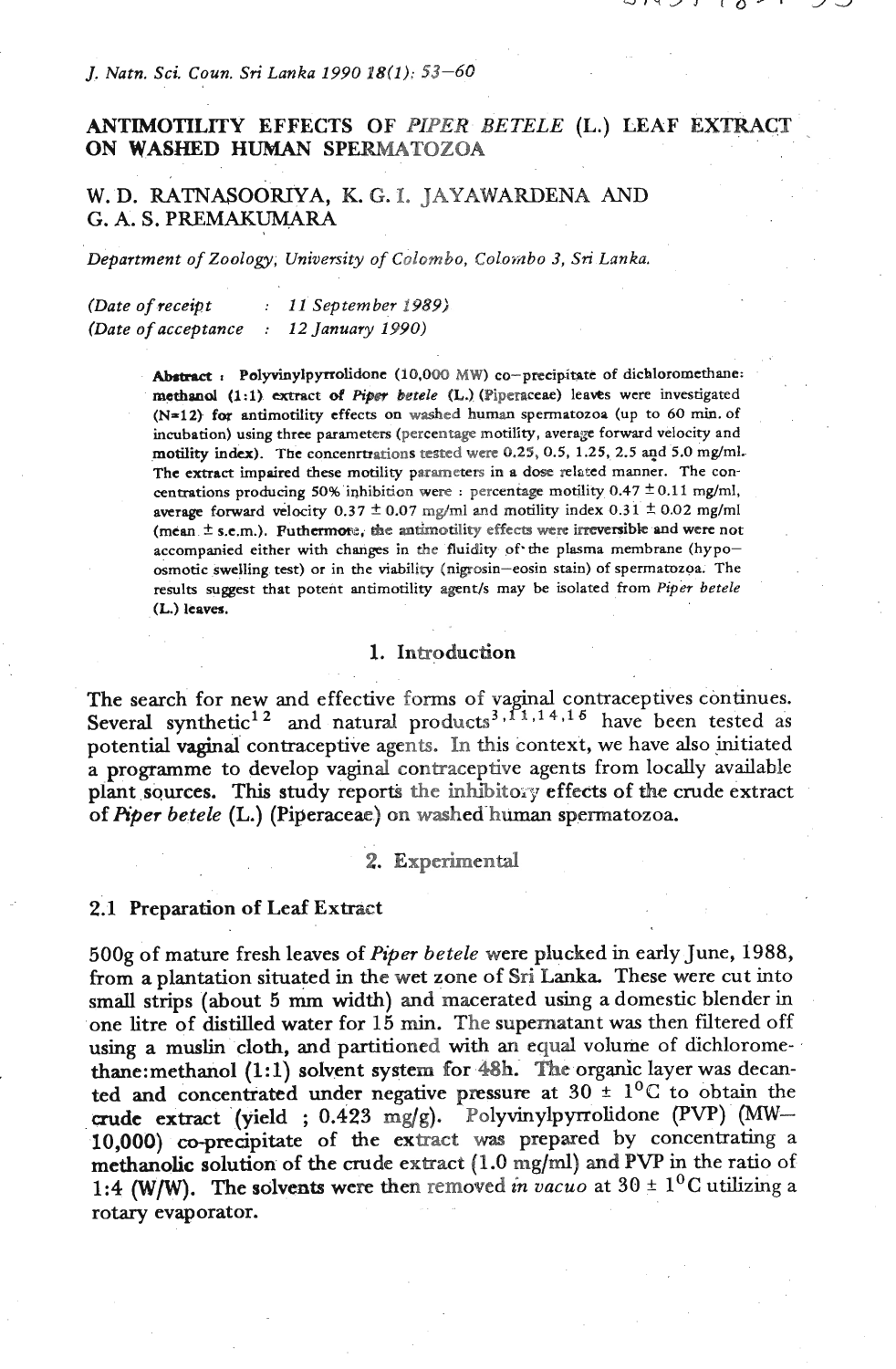## 2.2 Semen Samples

Semen samples were obtained from normal healthy volunteers by masturbation into plastic containers after at least 72 h. of sexual abstinence. The specimens were allowed to liquify at room temperature (30  $\pm$  1<sup>0</sup>C) for  $15-25$  min. and then semen analysis was undertaken under phase contrast microscopy according to the guidelines established by the World Health Organization.<sup>17</sup> Only donors with normal semen profiles  $\approx 40 \times 10^6$ Only donors with normal semen profiles  $(240 \times 10^6$ spermatozoa/ml,  $\geq 40\%$  motility,  $\geq 60\%$  normal morphology) were used  $(N=12)$ . The spermatozoa were isolated from seminal plasma by three cycles of centrifugation (500g for 5 min.) with 9 ml volumes of medlum Biggers, Whitten and Whittingham<sup>1</sup> (BWW) and were finally resuspended in BWW at a density of 20  $\times$  10<sup>6</sup> spermatozoa/ml for the evaluation of the effects of the *Piper* betele leaf extract on spermatozoa

# 2.3 Evaluation of. Antimotility Activity

The PW co-precipitate of the extract **was** dissolved in **B'WW** medium (test solution; stock concentration 20 mg/ml) and its pH was determined using a pH meter (Chemtrix type 40).  $500 \mu l$  of the washed spermatozoa in BWW was placed in Falcon tubes and an equal volume of PW dissolved in **BWW ,(final** concentration 20 mg/ml) (vehicle) or the test solution was added (final concentration of test solutions were  $0.25, 0.5, 1.25, 2.5$  and  $5.0$  mg/ml), mixed well and the time was recorded  $(0 \text{ min.})$ .  $10 \mu l$  of this suspension was transferred on to a clean glass slide  $(31 \pm 1^0)$  and covered with a coverglass (22 x 22 mm). Immediately and at 5, 10, 15, 30, and 60 min. the percentage motile spermatozoa<sup>17</sup> and the average forward velocity<sup>4</sup> were determined at each concentration under phase contrast microscopy using a square grid and a crossed calibrated micrometer, respectively. The motility index was then computed as the product of the above two motility parameters.<sup>10</sup> The concentration of the extract that decreased to 50% of control ( $EC_{50}$ ), the percentage motile spermatozoa, the average forward velocity and the motility index was calculated from log. concentration response curves. The spermatozoa incubated with  $5.0 \text{ mg/ml}$  test solution for 5 min. were washed thrice with **BWW** medium and the above mentioned three spermatozoa1 movement characteristics were reinvestigated. The samples with 2.5 mg/ml test solution and the vehicle were subjected to the hypo-osmotic swelling test<sup>8</sup> and to nigrosin-eosin stain technique<sup>17</sup> at 0 and 60 min. respectively. The results are represented as mean  $\pm$  s.e.m. Statistical analysis were made using either Duncan's multiple range test of Mann-Whitney  $U$ -test.

## 3. Results

The pH of the stock solution of the extract was 7.0. The extract neither caused flocculation of spermatozoal suspension nor agglutination of spermatozoa. The results of the motility experiments are summarized in figures 1,2 and 3. A significant inhibition (Duncan's multiple range test,  $p < 0.05$ )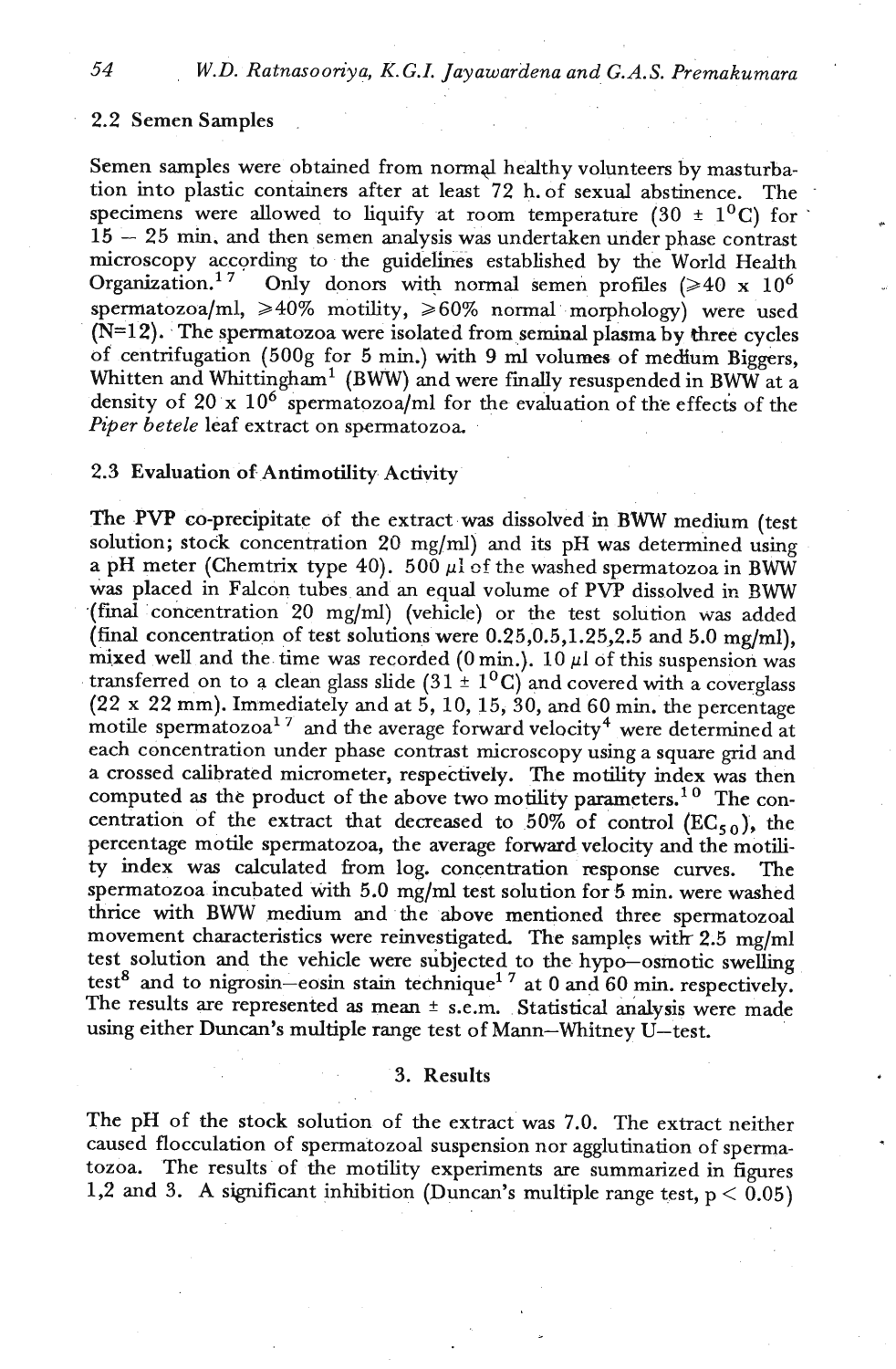of forward velocity and motility index was evident at all concentrations and incubation times. This was also the case for the percentage motility, except at the lowest dose  $(0.25 \text{ mg/ml})$ , where a significant reduction  $(p < 0.05)$ was seen only following 5 min. of incubation. In addition, at the highest dose **(5.0** mg/ml) the motility parameters were totally inhibited in **all** the samples. Repeated washing of samples treated with the highest dose for 5 min. failed to revive any of the three spermatozoal movement characteristics. The  $EC_{50}$  values for the extract were : impairment of percentage motility **0.47** + 0.1 **1** mg/ml, average forward velocity **0.37** + **0.07** mg/ml and motility index  $0.31 \pm 0.02$  mg/ml.

In the hypo-osmotic swelling test, the percentage, swollen spermatozoa in the control were **72.4** + **6.5 (0** min) and **59.4** + **5.9 (60 mh.).** The corresponding values with 2.5  $mg/ml$  extract were  $65.2 \pm 6.9$  and  $66.0 \pm 7.9$ respectively. This effect was not significant (Mann-Whitney U-test); 2.5 mg/ml extract also did not significantly (Mann-Whitney U-test) reduce the viability of spermatozoa as revealed from the nigrosin-eosin stain technique; the percentage of live spermatozoa at **0** and **60 min.** in control were  $76.0 \pm 6.29$  and  $76.3 \pm 5.4$  respectively and with extract were 75.8  $\pm$  6.3 and  $68.2 \pm 6.6$  respectively.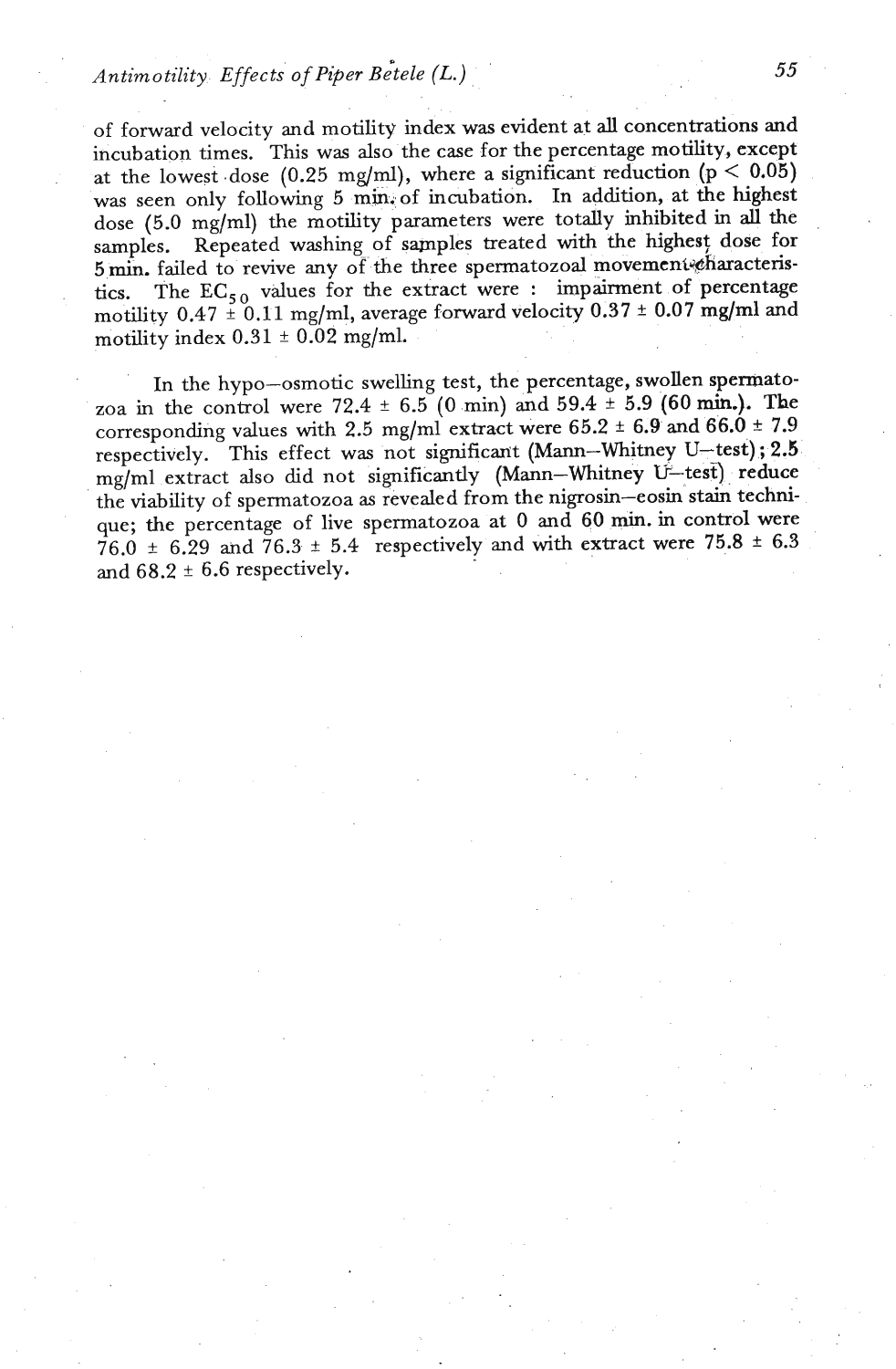

**Incubation Period** ( **min.)** .

**Figure 1** : **Inhibition of percentage motility of washed human spermatozoa by Piper**  *betele* **leaf exmact.** '

> $=$  **control**;  $A = 0.25$  mg ml<sup>-1</sup>  $\equiv 0.5$  mg ml<sup>-1</sup>;  $x = 1.25$  mg ml<sup>-1</sup>;  $0 = 2.5$  mg ml<sup>-1</sup>;  $A = 5.0$  mg ml<sup>-1</sup>.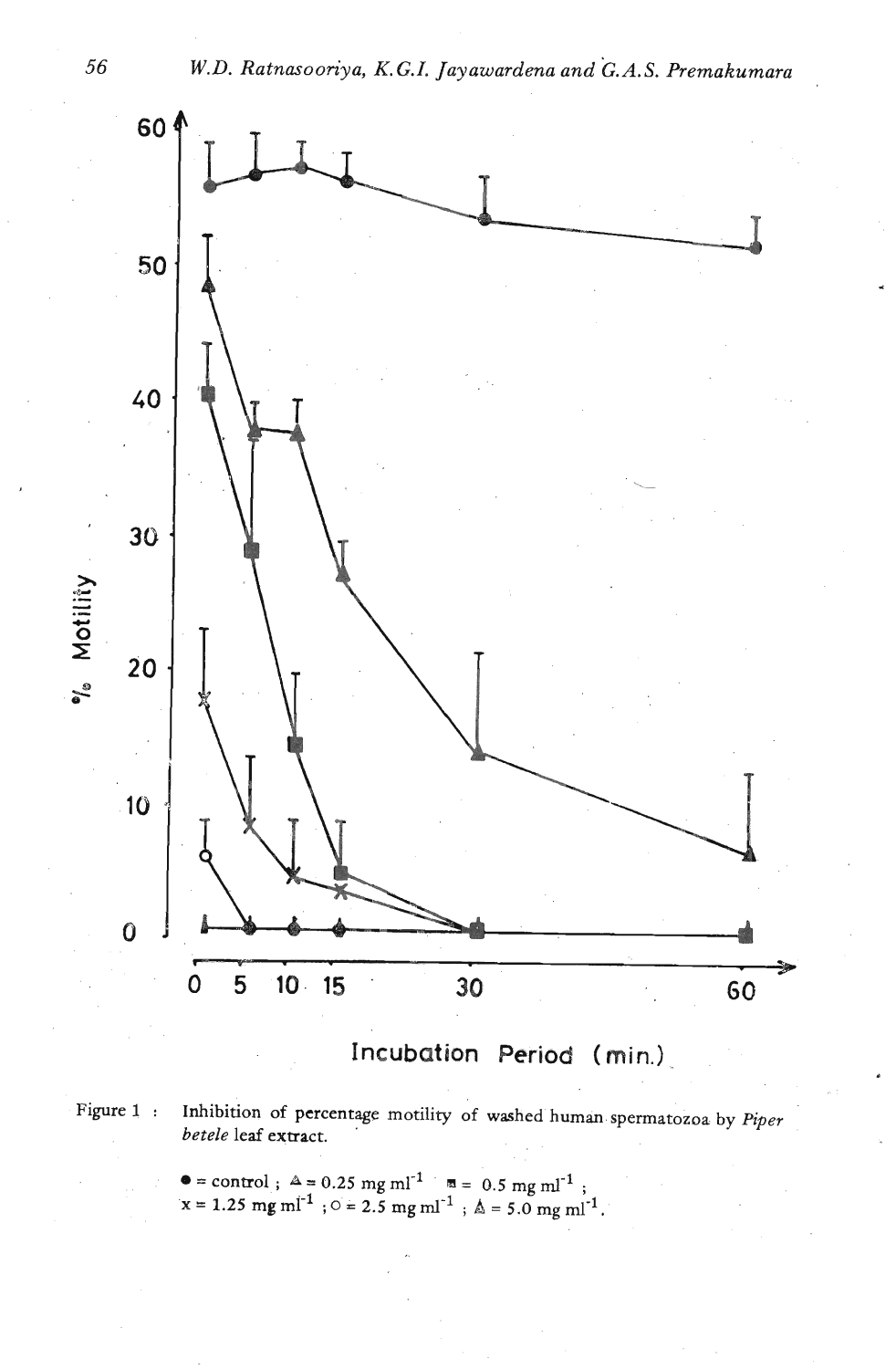

Figure 2 : Inhibition of average forward velocity of washed human spermatozoa by Piper betele leaf extract.

Piper betele leaf extract.<br>
■ = control ;  $\blacktriangle$  = 0.25 mg ml<sup>-1</sup> ; ■ = 0.5 mg ml<sup>-1</sup> ;<br>
x = 1.25 mg ml<sup>-1</sup> ; 0 = 2.5 mg ml<sup>-1</sup> ;  $\Delta$  = 5.0 mg ml<sup>-1</sup>.

57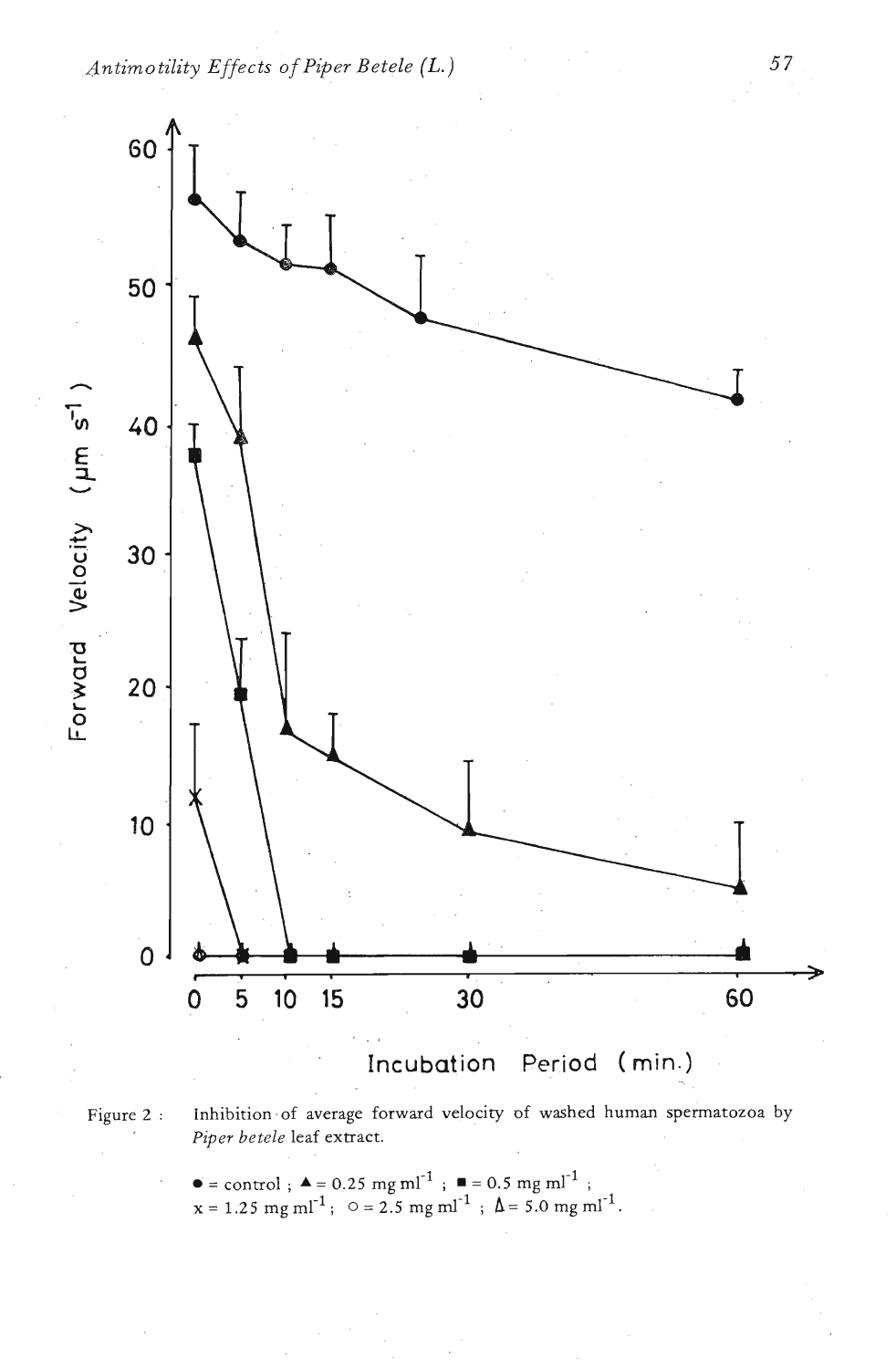

# **Incubation Period (min** )

- **Figure 3** : **Inhibition of motility index of washed human spermatozoa by** *Piper betele*  **leaf extract.** 
	- $=$  control  $;$   $\blacktriangle = 0.25$  mg ml<sup>-1</sup>  $;$   $\blacktriangle = 0.5$  mg ml<sup>-1</sup>  $;$ <br> $x = 1.25$  mg ml<sup>-1</sup>  $;$   $\circ = 2.5$  mg ml<sup>-1</sup>  $;$   $\blacktriangle = 5.0$  mg ml<sup>-1</sup>.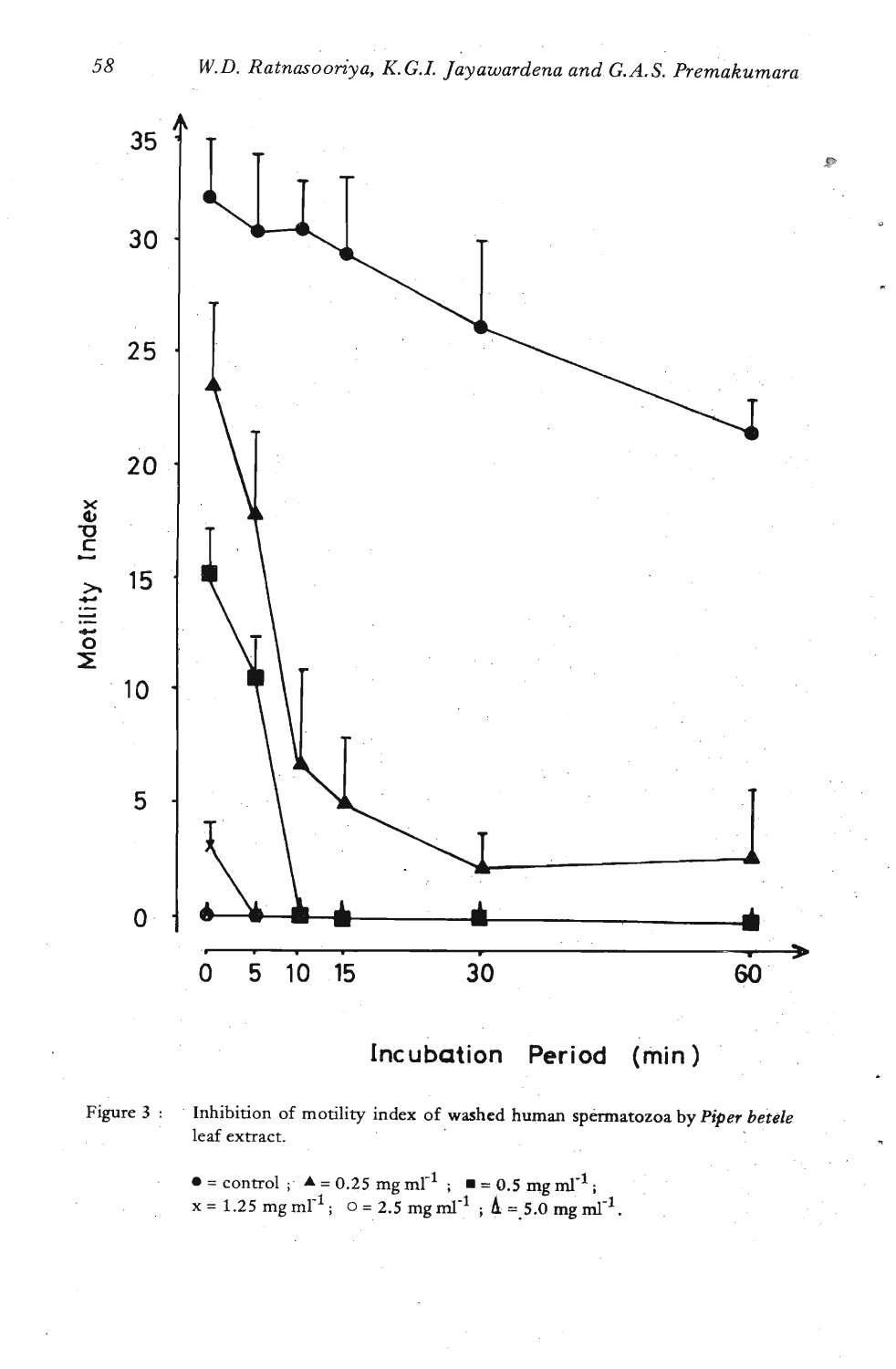#### 4. Discussion

This study evaluates the antimotility properties of the crude extract of mature *Piper betele* leaves against washed human spermatozoa. The results demonstrate a concentration related impairment of percentage motility, average forward velocity and motility index.

The precise mechanism/s precipitating the antimotility action remains to be seen. Nevertheless, it is possible to rule out several potential mechanisms. Acidic conditions arrest spermatozoal motility,<sup>12</sup> but it is unlikely to be the causative factor to render spermatozoa immotile in this study since the extract had had a neutral pH in BWW medium. An agglutination of spermatozoa is a another mechanism known to inhibit motility<sup>5</sup> but such an agglutination was not evident. The presence of spermicidal properties in the extract also seems unlikely **as** the viability of the spermatozoa remained unaltered when assessed by the nigrosin-eosin stain technique<sup>17</sup>; spermicides cause permanent damage to the membranes resulting in death.<sup>16</sup> The fluidity of the plasma membrane too was unaltered as judged from the hypo-osmotic swelling test.<sup>8</sup> Under physiological conditions an intact and a fluid plasma membrane is certainly required for normal spermatozoal motility. Disruption of the activity of enzymes associated with motility can immobilize spermatozoa<sup>12</sup>, but such a mechanism is usually time dependant and hence unlikely to be operative here.

The onset of the antimotility effects were almost instantaneous. Also the **antimotility** effects were irreversible.Coupled together, these observations **suggest** a direct action of a component/s in the extract on the plasma membrane of spermatozoa possibly by some form of strong binding.Binding domains have been demonstrated on the plasma membrane of spermatozoa<sup>13</sup> and certain drugs which are known to possess antimotility properties are clai- $\frac{m}{\pi}$  to bind firmly to the plasma membrane .<sup>7,9</sup> Such a binding may impair motility related functional competence of spermatozoa by effecting the fluxing of biologically important ions,<sup>2</sup> thus rendering them immotile. Spermtozoal motility is linked closely with fertility.6 The fact that the extract abolished spermatozoal motility irreversibly at relatively low concentrations strongly suggest that potentially useful vaginal contraceptive agent/s may be isolated from *Piper betele* leaves. As such, activity directed fractionation of the extract should be undertaken. However, it is noteworthy that in *vitro* spermiostatic activity is always not predictive of similar *in oivo*  action.

#### References

- 1. **BIGGERS, J.D., WHI'ITBN, W.K.** & **WHITTINGHAM. P.G.** (1971) **Methods in mammalian embryology** : **The culture** of **mouse eggs** *in vitro* **(Daniel. J.L. ed.) pp. 86, Freeman, San Francisco.**
- 2. **BREITBART, H., RABINSTEIN, S.** & **NAN ARDEN, L.** (1985) **J.** *~iol. Chem.* **260** : BREITBART, H.<br>11548 – 11553.